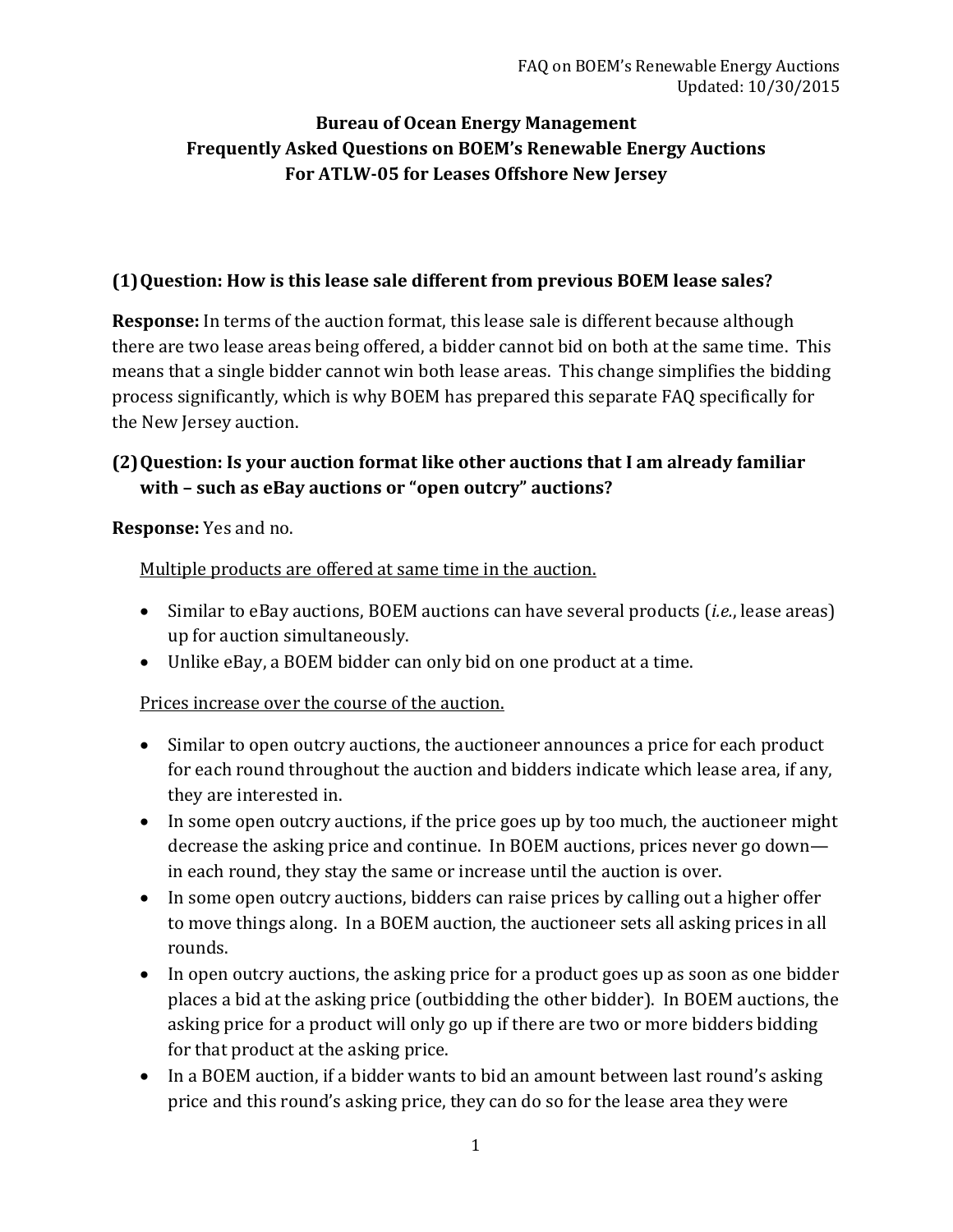bidding for in the last round. This special bid, the Intra-Round Bid, is a "best-andfinal offer." Intra-Round bids are described in greater detail below.

#### Bidders can switch their bids during the course of the auction.

- Similar to eBay auctions, bidders can switch their bids from one product to another based on what represents the best value to them at the time.
- Bidding continues until the asking price for every product reaches an amount that at most one bidder is willing to pay.
- However, if a bidder is the only one who submitted a bid for that lease area in that round, then that bidder is "locked in" and will continue to have that same bid at the same price in the next round. This is similar to being the high bidder for one or more products during an eBay auction, staying put while other products in the auction are rising in price.
- Like other auction formats, if you are the sole remaining bidder for a product at the final asking price, you win. If any lease areas do not receive a final round bid at the full asking price, then that lease area will go to another bidder who submitted the next highest bid.

## Bidders cannot sit out early rounds; they must bid in every round.

• In many auctions, you can sit out early rounds if you want to. For example, in some auctions (*e.g.*, eBay) many bidders wait until the last possible moment to bid. In BOEM's auction, bidders need to bid in the first round, and need to remain active in every round until leaving the auction. Once a bidder stops bidding, he cannot return.

## **(3) Question: How do bid deposits work? How much do I need to post?**

**Response**: Anyone who would like to bid in a BOEM auction needs to post a bid deposit before the auction. The amount of the bid deposit is \$450,000.

## **(4) Question: Under what circumstances could I lose that bid deposit?**

**Response**: BOEM may retain your bid deposit if you win the auction, but fail to do any of the following in a timely manner: (1) pay your bonus bid (*i.e.*, the amount of your provisionally winning bid in the auction); (2) post financial assurance in accordance with the requirements of the Final Sale Notice; or (3) execute the lease copies and return them to BOEM. Generally, BOEM has the right to retain your bid deposit if you fail to comply with any applicable BOEM regulations or the terms of the Final Sale Notice.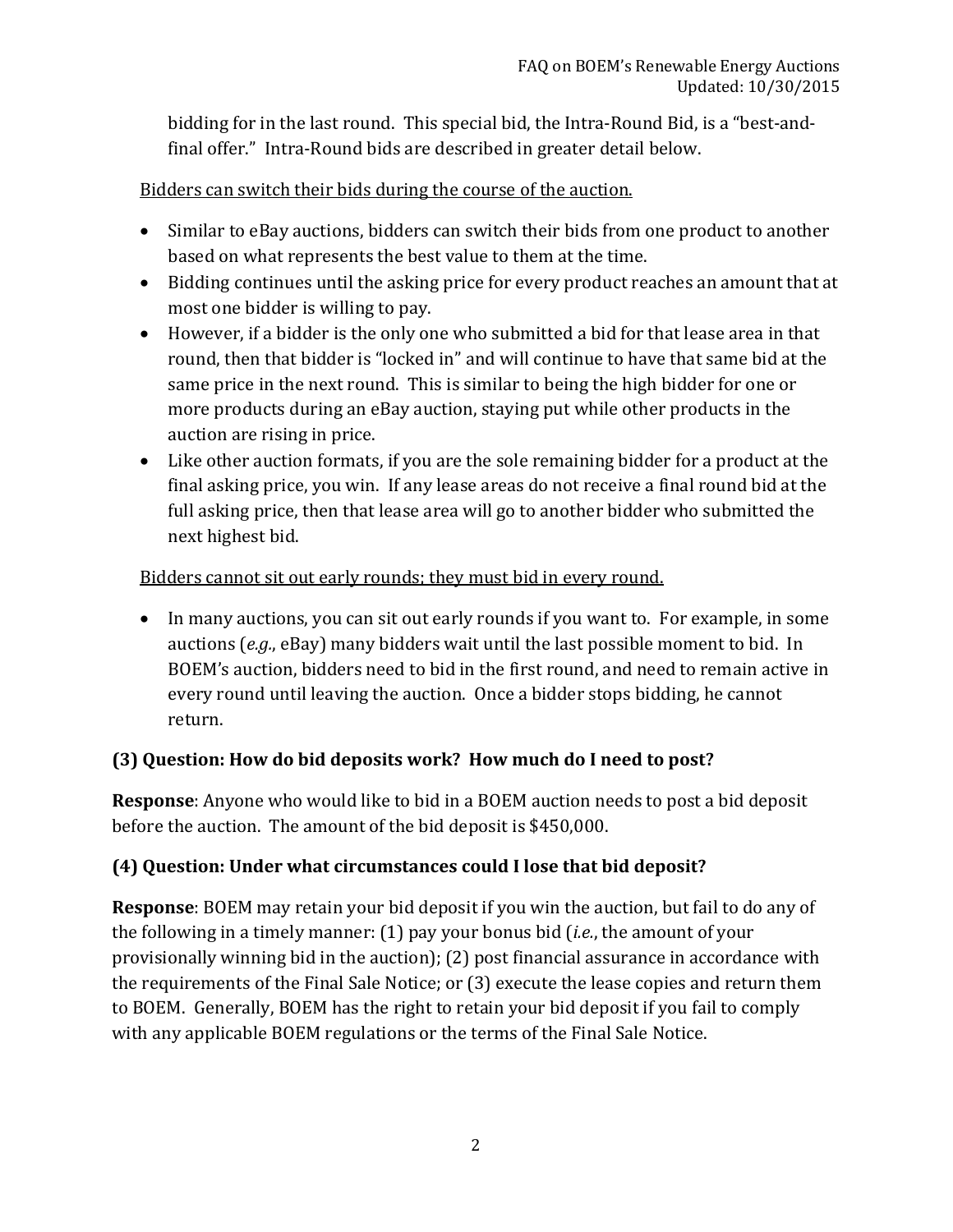# **(5) Question: What is bid eligibility?**

**Response**: Bid eligibility represents the maximum number of leases you can bid on in a given round. In the New Jersey lease sale, your bid eligibility is one until a round goes by in which you don't submit a bid—then it's zero. Bid eligibility is a more nuanced concept in other BOEM auctions where you can submit multi-lease area bids.

## **(6) Question: Are there any restrictions on which lease areas I can bid on in a given round?**

**Response**: Generally, no. You are free to use your eligibility to place live bids on whatever lease area you want (Intra-Round Bids are more restricted—for more on that, see the response to the question, "Are there any restrictions on which lease area(s) I can include in my Intra-Round Bid?").

If you bid on one lease area in the first round, you can stick to that lease area in round two, or you can switch to any other lease area offered in the auction. You can switch to a lease area that nobody bid on in the last round, or to a lease area that everybody bid on in the last round.

This means that the auction is not over for <u>any</u> lease area until the auction is over for all lease areas. Even if you have the current high bid for a lease area over several rounds, you have not won until there is one or zero live bids for each other lease area offered in the auction. Until the auction has concluded, all lease areas are available to all bidders.

There is, however, one exception. In a given round, if your bid is uncontested—meaning no one else also placed a bid on the same lease area—you're effectively frozen in the next round, and cannot switch your bid to other lease areas or drop out of the auction. BOEM will automatically enter your prior bid (at the same price) for the same lease area(s) in the next round.

This sounds threatening, but it shouldn't. It is important to note that the auctioneer only raises prices on lease areas that receive multiple bids. This means if your bid is frozen, (or "carried forward" in auction parlance) the amount of your bid will also remain frozen.

In any case, the bid will only remain frozen until a round in which the lease area is contested (that is, it receives two or more bids). Then your bid will become unfrozen, and you will be free to bid on any area you wish.

# **(7) Question: How fast will BOEM raise asking prices?**

**Response**: If a lease area gets zero or one bid, then the asking price on that area will stay the same. If a lease area gets more than one bid, BOEM will raise the price. How much the price increases is entirely within BOEM's discretion. However, BOEM generally tries to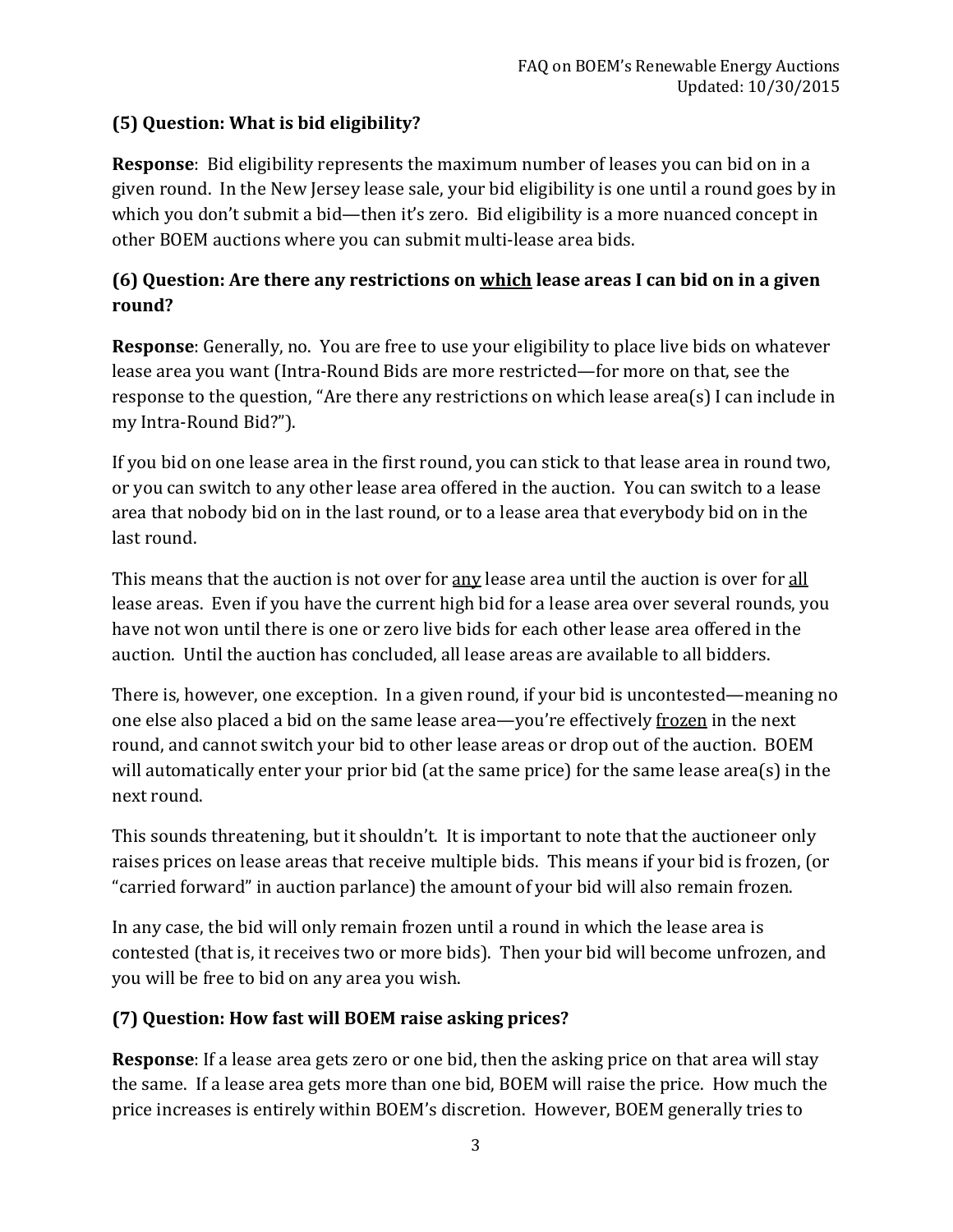increase the price slowly enough that it will not overshoot the anticipated clearing price by too much, but quickly enough that the auction ends within a reasonable time.

## **(8) Question: What do you mean when you say a bid is a "live" bid?**

**Response**: A "live" bid is one that meets BOEM's full asking price. For example, if BOEM sets an asking price of \$350,000 for a lease area in round 2 of an auction, a "live" bid is a bid for \$350,000 on that area.

# **(9) Question: What is an "Intra-Round Bid"?**

The other kind of bid is an Intra-Round Bid. A bidder may place an Intra-Round Bid when the new asking price is too high. It is called an Intra-Round Bid because the amount of the bid is between the asking prices of one round and the next. An Intra-Round Bid is a bestand-final offer for one lease area before you exit the auction (which is why BOEM sometimes uses the term "exit bid").

An Intra-Round Bid must be for the same lease area submitted by that bidder in the previous round. That is, if you submit a live bid on Lease A in one round, you cannot submit an Intra-Round Bid on Lease B in the next round. You don't have to worry about inadvertently breaking this rule. The auction system only accepts Intra-Round Bids on the last bid you submitted. Still, it's worth keeping in mind.

# **(10) Question: Tell me more about the differences between live and Intra-Round Bids.**

**Response**: There are two other differences worth noting. First, the auction ends in the first round where no lease area receives more than one live bid. Intra-Round Bids are not counted in this determination—the auction could end even if there were lease areas that received multiple Intra-Round Bids.

Second, only the number of live bids is shared with bidders in between rounds. Bidders can access the number of live bids that each lease area received in the previous round. No Intra-Round Bid Information is disclosed.

## **(11) Question: How does BOEM determine who won?**

**Response:** BOEM starts by looking at the last round. If anyone submitted a live bid in the last round, that bid wins.

If there was a lease area where no one submitted a live bid in the last round, the winner will be the highest bid placed on that area, whether it's a live bid from an earlier round, or an Intra-Round Bid, subject to one limitation.